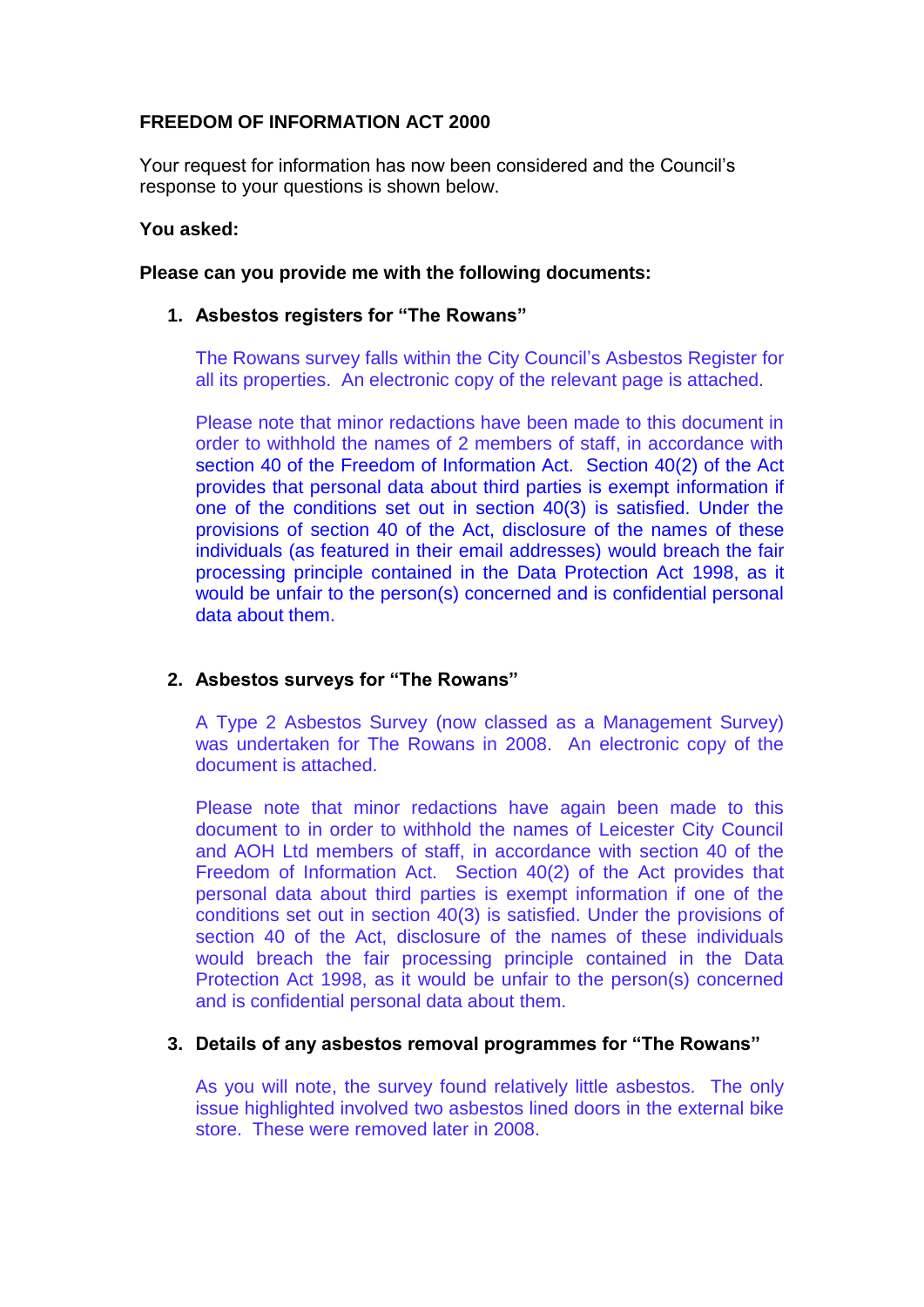## **4. Any renovation/removal programmes that subsequently identified the presence of asbestos at "The Rowans"**

If renovations to Council buildings are planned, it would be normal to carry out a Refurbishment Asbestos survey as part of preliminary investigations. However in the case of The Rowans there has been little renovation activity in recent years, and therefore a Refurbishment survey has not been deemed necessary.

To the extent that we are unable to supply documents detailing renovation/removal programmes that subsequently identified the presence of asbestos at "The Rowans", this is a Refusal Notice under Section 17.1 of the Freedom of Information Act 2000, because in accordance with Section 1.1 of the Act this information is not held.

## **5. Details of any asbestos related cases/claims relating to "The Rowans"**

Leicester City Council has no information on file regarding any asbestos related cases or claims relating to The Rowans.

To the extent that we are unable to supply documents detailing asbestos-related cases/claims relating to "The Rowans", this is a Refusal Notice under Section 17.1 of the Freedom of Information Act 2000, because in accordance with Section 1.1 of the Act this information is not held.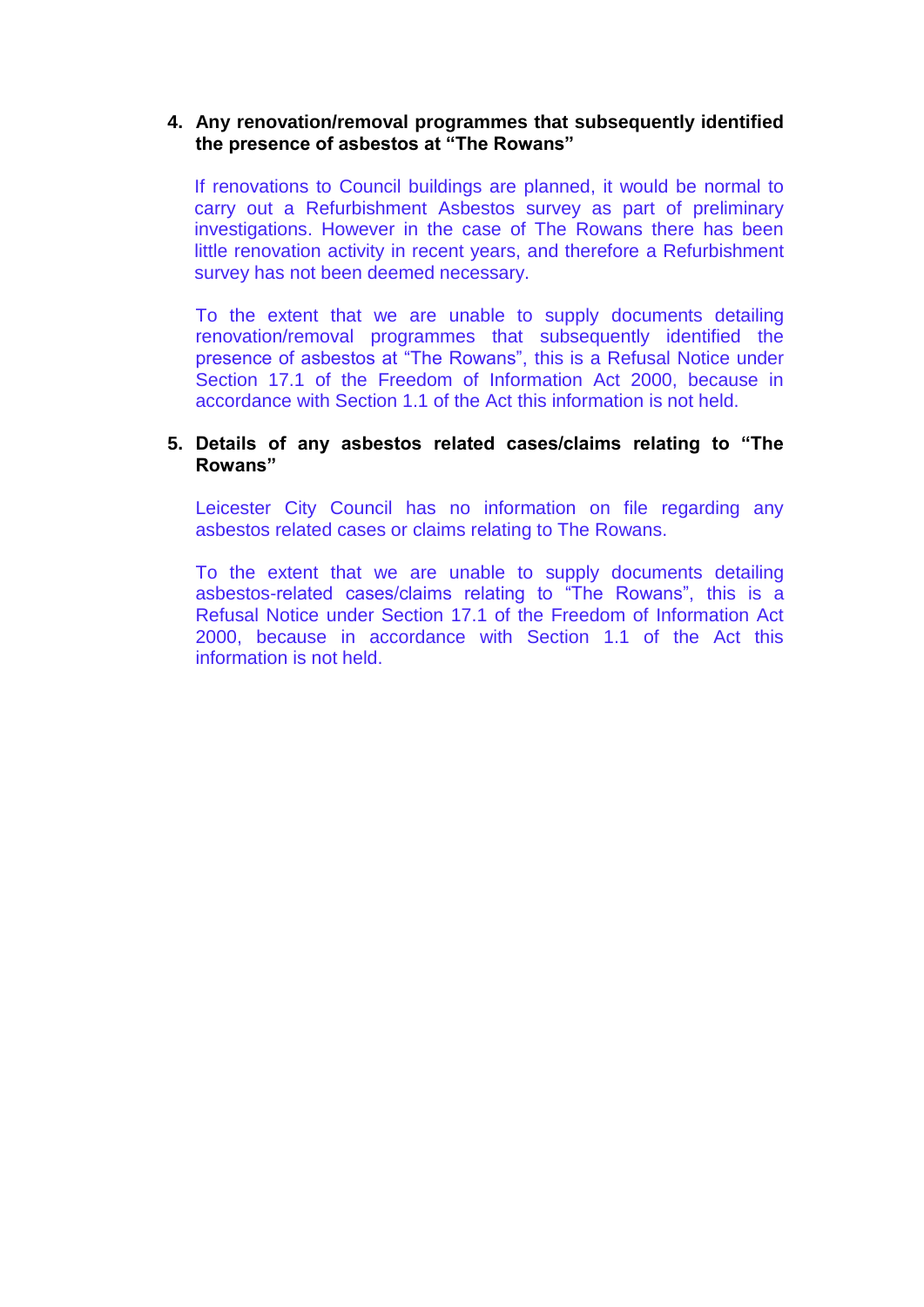## **It would be particularly appreciated if you could provide digital copies as well as hard copies.**

Please note that under the Freedom of Information Act, we are not obliged to provide the information to requestors in more than one format. On this occasion, given the relatively small number of pages in the documentation being disclosed, we will send hard copies out to you separately after this reply has been despatched electronically.

The legislation allows you to use the information supplied for your own personal use. Please be aware that any commercial or other use, for example publication, sale, or redistribution may be a breach of copyright under the Copyright, Designs and Patents Act 1988 as amended unless you obtain the copyright holder's prior permission.

Not all the information that is supplied which is covered by copyright will be the Council's copyright, for example it may be the copyright of a government department or another Council. You should seek either the Council's consent or their consent as appropriate. The Council is willing to advise you of any such potential issues on request. In order to make a request to re-use the information please contact the Head of Information Governance using the details below.

If you are dissatisfied with the handling of your request please write to:

**Head of Information Governance Information and Support Leicester City Council FREEPOST (LE985/33) New Walk Centre LEICESTER LE1 6ZG**  e-mail: [foia@leicester.gov.uk](mailto:foia@leicester.gov.uk) 

Your request for internal review should be submitted to the above address within 40 (forty) working days of receipt by you of this response. Any such request received after this time will only be considered at the Council's absolute discretion.

You can also complain to the Information Commissioner at:

**Information Commissioner's Office Wycliffe House Water Lane Wilmslow SK9 5AF Telephone: 01625 545 700**  www.informationcommissioner.gov.uk